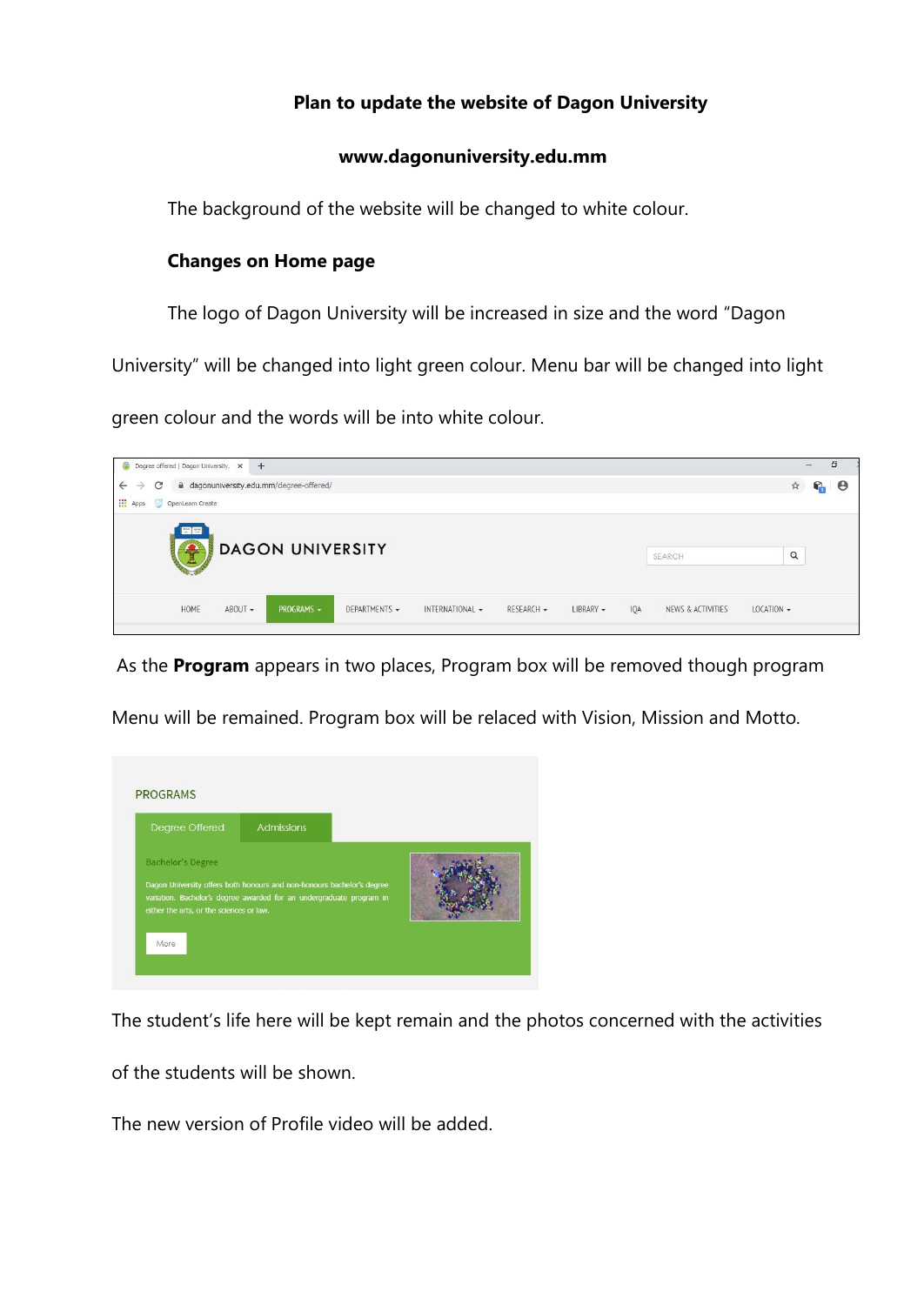In the place of "About", DU's Update News will be added connecting with Facebook

page of DU. And then, News and Activities will be shown on slide show.



On the menu bar, there will be altogether 10 menus, namely, Home, About, Programs, Departments, International, Research, Library, IQA, News and Activities and Location.

- Home Menu will be updated as the way mentioned above.
- Under About Menu, "Welcome & History" and "Fact about DU" will be remained and added "Location."
- "Programs Menu" will be kept remain.
- Although there are academic departments mentioned under "Departments Menu", so as to distinguish between Arts and Science departments, Arts relating majors will be put under title "Arts & Science Arts" and Science relating majors will be put under title "Science".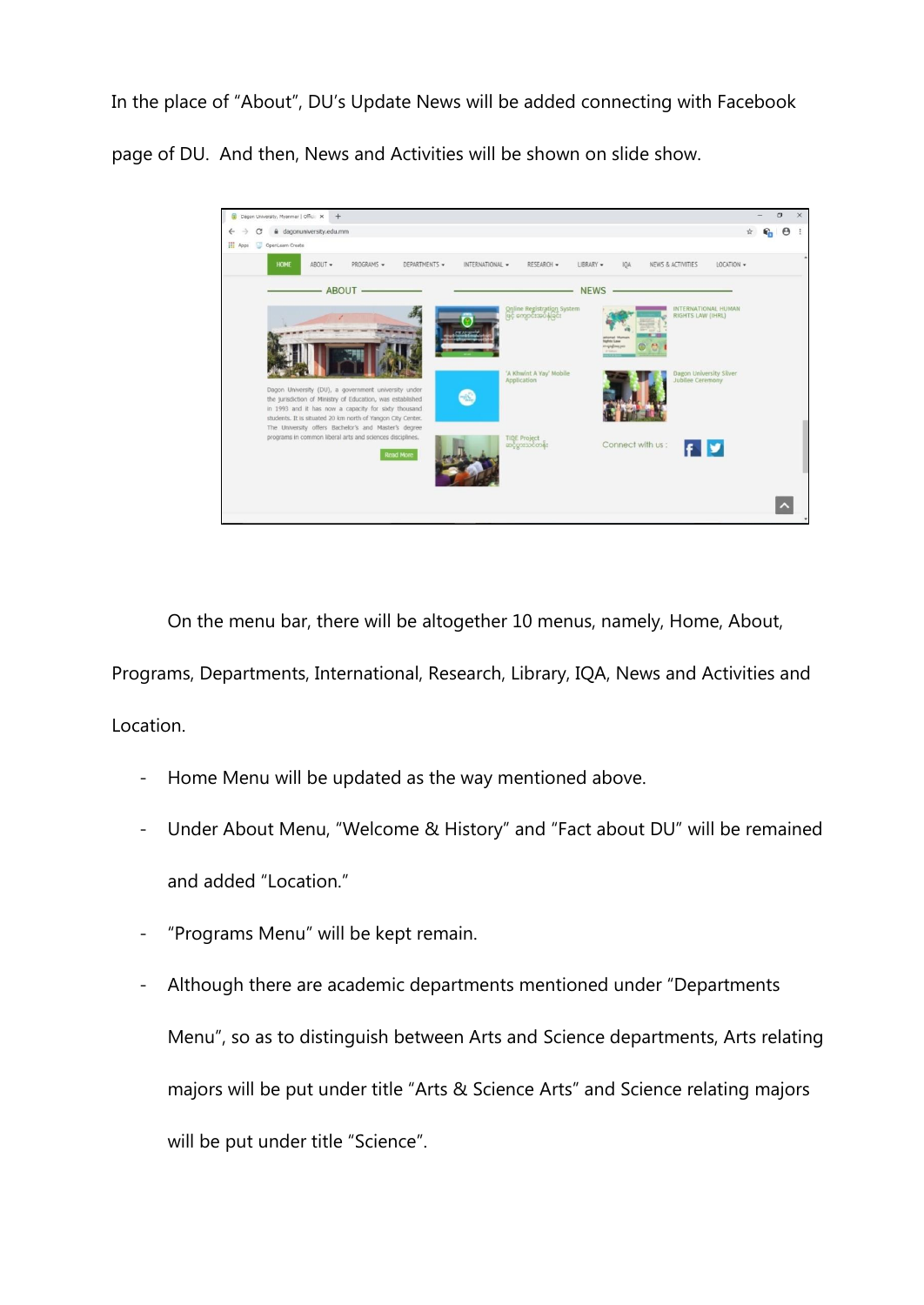- Under the title "International Menu", in addition to the current "IRO Menu", the activities and projects of DU and the other international universities which have signed MoU with DU.
- Next to International Menu, ERASMUS ++ Menu will be added. The current "CHINLONE Menu" will be remained with the current information. Another sub menu will be added with the name "DU's Activities of CHINLONE Project". Under that sub menu,

## **Chinlone's Objective**

And the following activities of Dagon University will be displayed as Result **Conferences** Meeting Reports Photos Contacts will be added and shown.

- Under the title "Research Menu", "DU Research Journal Menu" and "DU Repository Menu" will be distinguished and added.
- Under "Library Menu", Facebook link of DU's library will be added in order to inform the day to day activities of library.